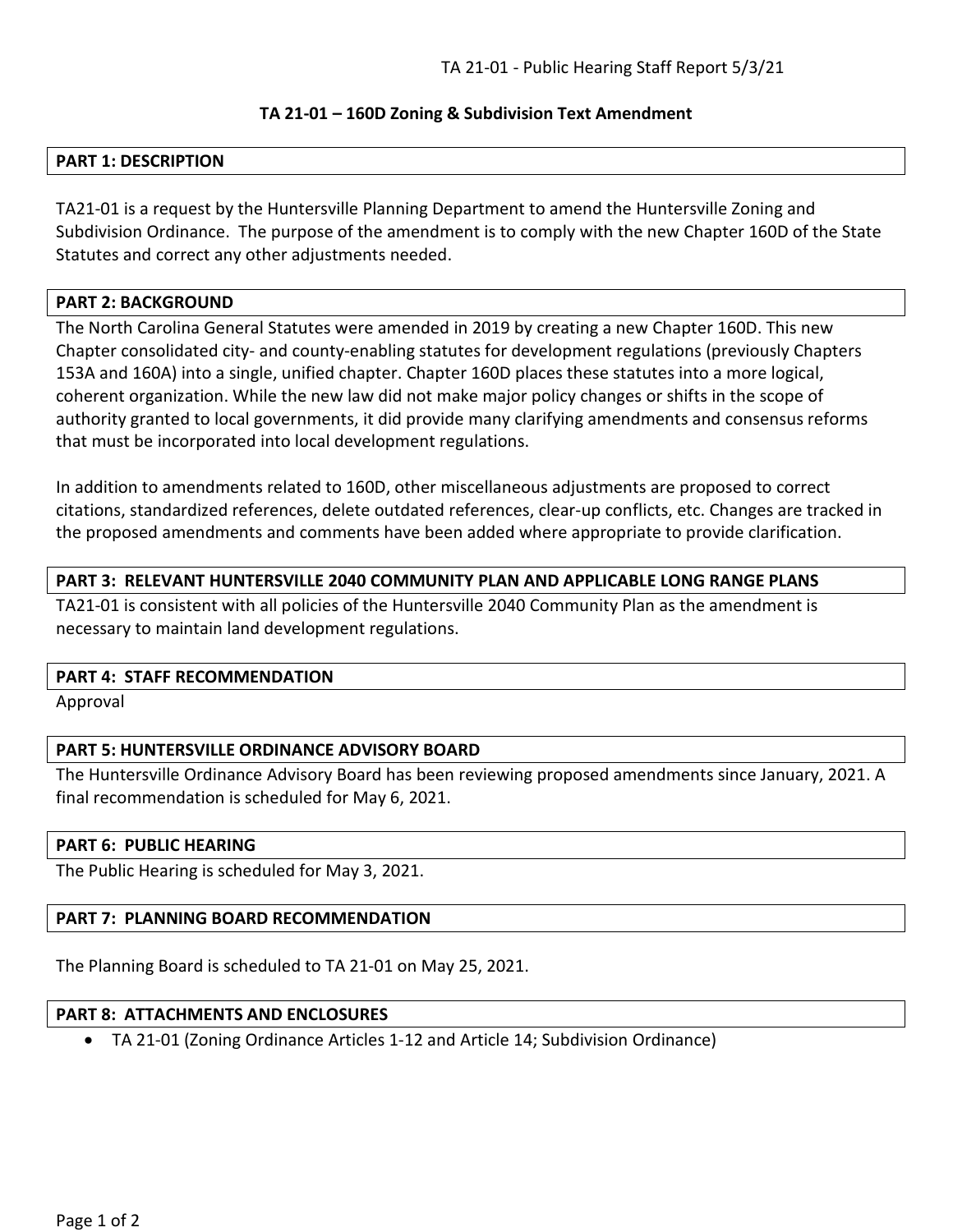# **PART 9: STATEMENT OF CONSISTENCY – TA20-01**

| <b>Planning Department</b>                                                  | <b>Planning Board</b>                                                 | <b>Board of Commissioners</b>                                         |
|-----------------------------------------------------------------------------|-----------------------------------------------------------------------|-----------------------------------------------------------------------|
| APPROVAL: In considering the                                                | APPROVAL: In considering the                                          | APPROVAL: In considering the                                          |
| proposed amendment TA21-01 to                                               | proposed amendment TA21-01 to                                         | proposed amendment TA21-01 to                                         |
| Huntersville<br>the<br>Zoning<br>and                                        | amend the Huntersville Zoning and                                     | amend the Huntersville Zoning and                                     |
| Subdivision Ordinance, planning                                             | Ordinance,<br>Subdivision<br>the                                      | Subdivision Ordinance, the Town                                       |
| staff recommends approval based                                             | <b>Planning</b><br><b>Board</b><br>recommends                         | recommends<br><b>Board</b><br>approval                                |
| on consistency with all policies of                                         | approval based on the amendment                                       | based on the amendment being                                          |
| the Huntersville 2040 Community                                             | being consistent with<br>(insert                                      | consistent with (insert applicable                                    |
| amendment<br>Plan<br>as<br>the<br>is<br>to<br>maintain<br>necessary<br>land | applicable plan reference)                                            | plan reference)                                                       |
| development regulations.                                                    | It is reasonable and in the public                                    | It is reasonable and in the public                                    |
|                                                                             | interest to amend the Zoning                                          | interest to amend the Zoning                                          |
| It is reasonable and in the public                                          | Ordinance because (Explain)                                           | Ordinance because (Explain)                                           |
| interest to amend the Zoning                                                |                                                                       |                                                                       |
| Ordinance it is necessary to                                                |                                                                       |                                                                       |
| coordinate the Huntersville Zoning                                          |                                                                       |                                                                       |
| and Subdivision Ordinances with                                             |                                                                       |                                                                       |
| enabling<br>development<br>state                                            |                                                                       |                                                                       |
| regulations                                                                 |                                                                       |                                                                       |
|                                                                             |                                                                       |                                                                       |
|                                                                             |                                                                       |                                                                       |
|                                                                             |                                                                       |                                                                       |
|                                                                             |                                                                       |                                                                       |
|                                                                             |                                                                       |                                                                       |
|                                                                             |                                                                       |                                                                       |
| DENIAL: N/A                                                                 | <b>DENIAL:</b><br>In<br>considering<br>the                            | <b>DENIAL:</b><br>In considering the                                  |
|                                                                             | proposed amendment TA20-01 to<br>amend Article 7.2.1, Article 7.4.2 F | proposed amendment TA20-01 to<br>amend Article 7.2.1, Article 7.4.2 F |
|                                                                             | and Article 12 of the Huntersville                                    | and Article 12 of the Huntersville                                    |
|                                                                             | Zoning Ordinance, the Planning                                        | Zoning Ordinance, the Town Board                                      |
|                                                                             | Board recommends denial based                                         | recommends denial based on the                                        |
|                                                                             | the<br>amendment<br>being<br>on                                       | amendment being (consistent OR                                        |
|                                                                             | (consistent OR inconsistent) with                                     | inconsistent)<br>with<br>(insert                                      |
|                                                                             | (insert applicable plan reference).                                   | applicable plan reference).                                           |
|                                                                             |                                                                       |                                                                       |
|                                                                             | It is not reasonable and in the                                       | It is not reasonable and in the                                       |
|                                                                             | public interest to amend the Zoning                                   | public interest to amend the                                          |
|                                                                             | Ordinance because(Explain)                                            | Zoning<br>Ordinance                                                   |
|                                                                             |                                                                       | because(Explain)                                                      |